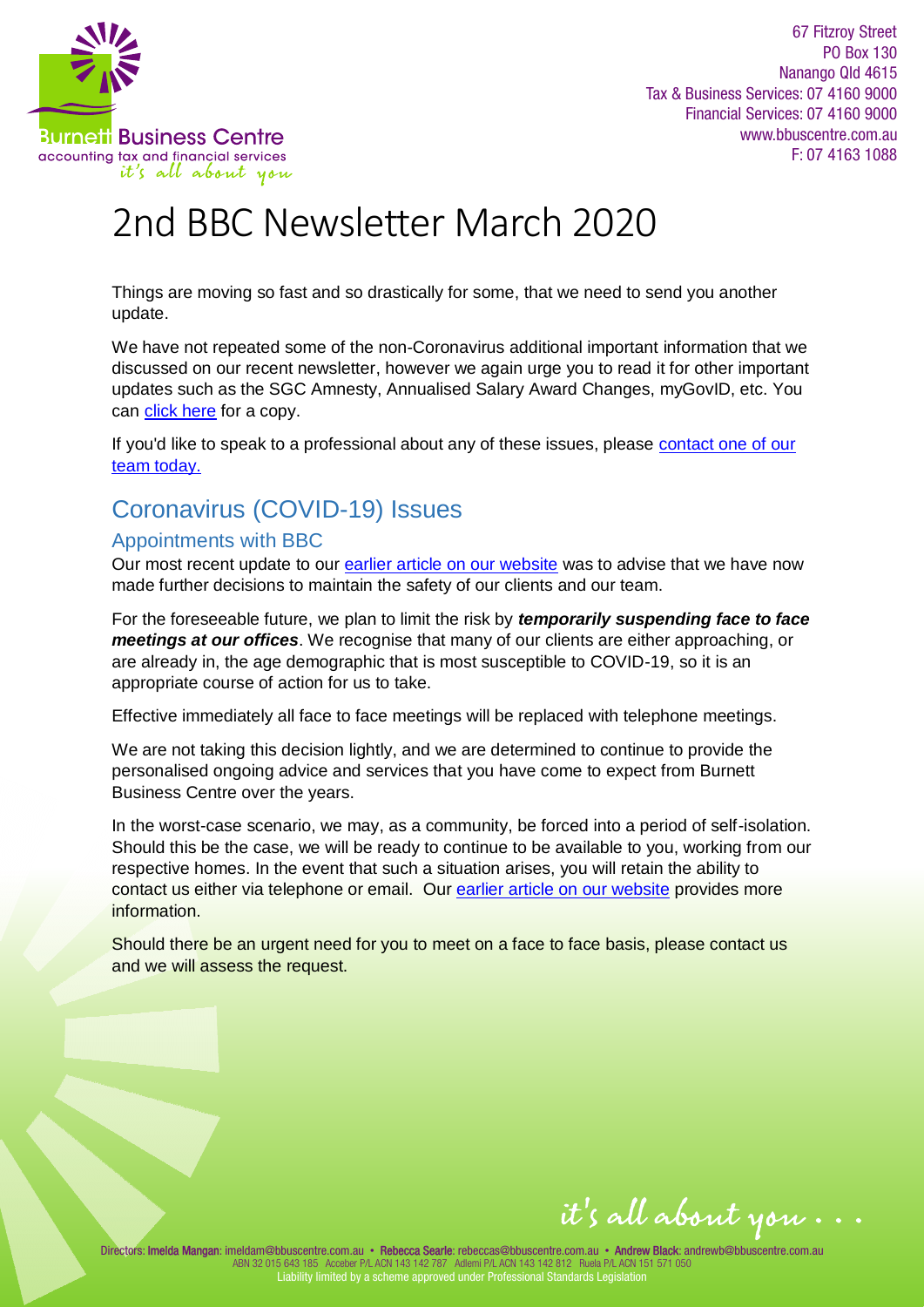# Government Stimulus/Tax Benefits

We are fielding plenty of questions about the federal and state government stimulus measures, particularly the tax related and cash-flow measures.

These Federal Government measures have now been [passed by parliament](https://www.abc.net.au/news/2020-03-23/coronavirus-economic-stimulus-passes-parliament/12080388) – links to the [legislation passed by parliament are here.](https://www.aph.gov.au/Parliamentary_Business/Bills_Legislation/Bills_Search_Results?__VIEWSTATEGENERATOR=20B6B7A5&st=2&sr=0&q=corona&ito=1&expand=False&drvH=7&drt=2&pnu=46&pnuH=46&f=02%2F07%2F2019&to=23%2F03%2F2020&pf=dd%2Fmm%2Fyyyy&pto=dd%2Fmm%2Fyyyy&bs=1&pbh=1&bhor=1&pmb=1&g=1) The best sources of information and examples at the moment are in the PDF downloads available at [www.treasury.gov.au/coronavirus](http://www.treasury.gov.au/coronavirus) and in the [Explanatory Memorandum.](https://parlinfo.aph.gov.au/parlInfo/download/legislation/ems/r6521_ems_84ea9dda-1a44-44b8-878b-68c376cbed56/upload_pdf/734816.pdf;fileType=application%2Fpdf) [This business.gov.au website](https://www.business.gov.au/Risk-management/Emergency-management/Coronavirus-information-and-support-for-business) also provides some good summaries.

We have repeated our earlier information but will mark updated info as "*Update*".

 The Small Business instant asset write-off threshold will be increased from \$30,000 to \$150,000 from 12 March 2020 until 30 June 2020. The aggregated turnover threshold to access these measures will also be increased from \$50 million to \$500 million until 30 June 2020.

*Update* it appears this \$150,000 threshold will also extend to Low Pool Balances at 30/6/2020, so a lot of existing pool balances will write-off without having to spend anything at all. Also please note that the threshold is due to revert to \$1,000 from 1 July 2020 and with the Federal Budget now delayed until October and limited time to legislate there is a real chance that this lower threshold will come into play.

- For higher cost equipment, or for those businesses that do not use the Small Business depreciation rules, a new investment incentive will be available from 12 March 2020 through to 30 June 2021 that will operate to accelerate certain depreciation deductions. Businesses with a turnover of less than \$500 million will be able to immediately deduct 50% of the cost of an eligible asset on installation, with existing depreciation rules applying to the balance of the asset's cost. As announced, this measure is proposed to only apply to **new** depreciating assets first used, or installed ready for use, by 30 June 2021. It does not apply to second hand assets, buildings or other capital works assets.
- Updated: Tax-free payments of up to \$100,000 for eligible small and medium businesses, not-for-profits and charities based on their PAYG withholding obligations. (All need a turnover of less than \$50 million and must employ staff)
	- These will be made in two parts -up to 30 June and after 30 June.
	- The initial payments will be benchmarked to 100 per cent of the amount withheld on employees' salary and wages, up to a maximum payment of \$50,000 for the period up to 30 June. The additional payments made after 30 June (if the business continues to be active) will then be based on the amount you received for the pre 30 June period.
	- Eligible businesses that pay salary and wages will initially receive a minimum payment of \$10,000, even if they are not required to withhold tax. A second minimum payment of \$10,000 will be paid after 30 June. The first payment will occur on the first eligible activity statement lodgement during the intial period.
	- The measure will be delivered by the ATO as a credit in the activity statement system from 28 April 2020 upon businesses lodging eligible upcoming activity statements. Employers who lodge their BAS on a monthly basis will be eligible to receive the payment for the March 2020, April 2020, May 2020 and June 2020 lodgements, while quarterly lodgers will be eligible to receive the payment for the quarters ending March 2020 and June 2020.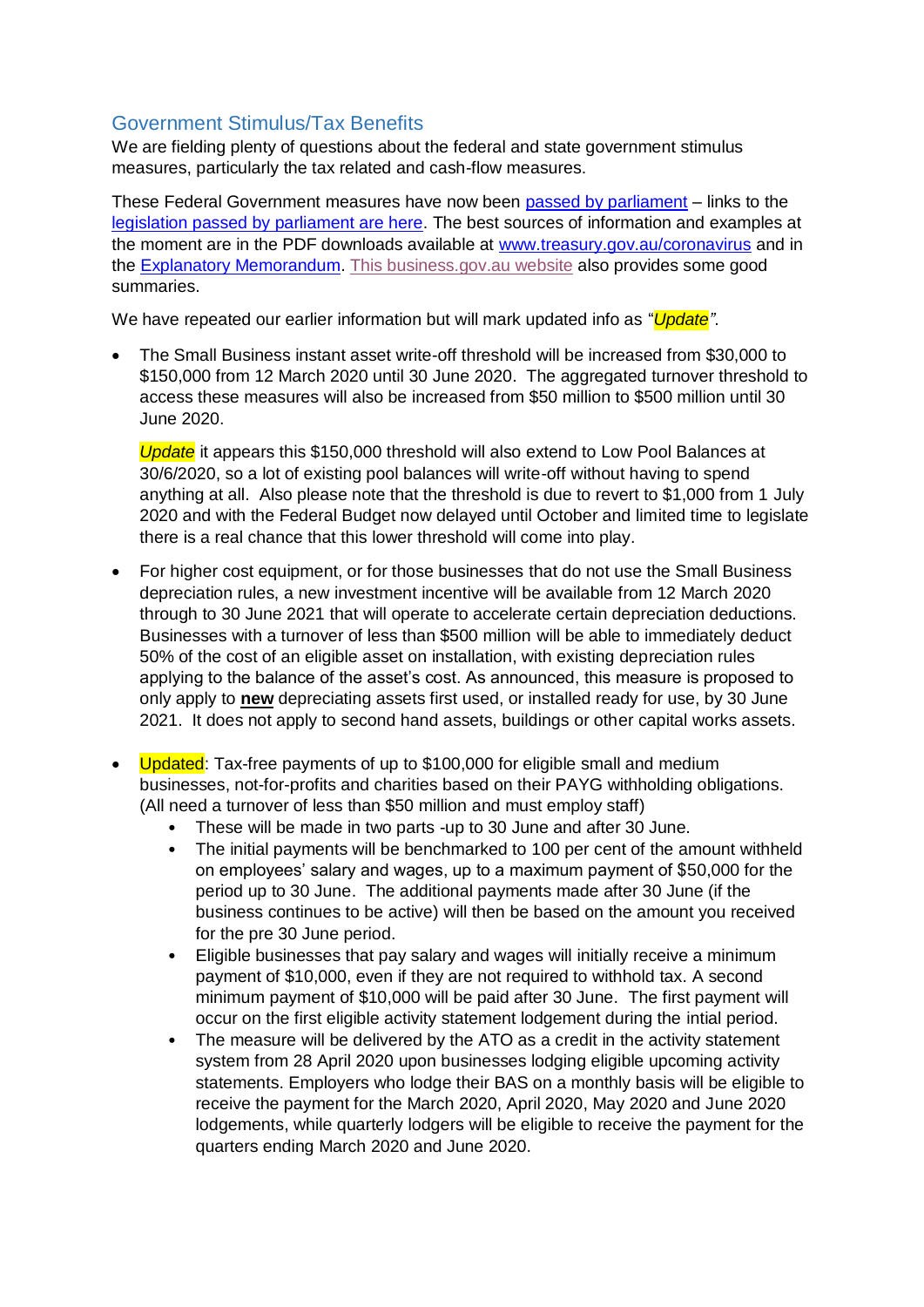- The additional payments after 30 June are based on the amount you receive in the pre 30 June period. Monthly lodgers will receive ¼ of the pre 30 June amount in each monthly lodgement for June, July, August and September 2020.
- The payments will only be available to active eligible employers established prior to 12 March 2020. The entity needs to have held an ABN on 12 March 2020, and reported business income in its 2018-19 Income Tax Return or made taxable supplies that were reported to the ATO prior to 12 March.

An entity will be disqualified as an eligible entity if there is a scheme with the sole of dominant purpose of getting the benefit.

To be eligible the entity must make a payment that is subject to withholding obligations (broadly a payment of wages or salary or similar) – so W1 on your BAS. It does not matter if an amount has actually been withheld or not (so it doesn't matter if W2 on your BAS is nil).

The entity needs to be a small or medium business entity in the last lodged Income Tax Return, but the ATO has to be satisfied that the entity is likely to still be a small or medium business entity.

- The payments reduce the amount you owe on the Activity Statements. If this creates a refund position, the balance will be refunded to you.
- To understand how it works, see the examples in the support for business [factsheet](https://treasury.gov.au/sites/default/files/2020-03/Fact_sheet-Cash_flow_assistance_for_businesses_0.pdf) o[n www.treasury.gov.au](https://treasury.gov.au/)

These measures will have a start date from 12 March but will be subject to the passage of legislation. We urge you to exercise caution in making big investment decisions to take advantage of these measures until they are legislated.

- Update: Retirees Super -temporarily reducing superannuation minimum drawdown requirements for account-based pensions and similar products by 50 per cent for the 2019-20 and 2020-21 income years.
- Update: Retirees Pension Deeming Rates reducing both the upper and lower social security deeming rates by a further 0.25 percentage points in addition to the 0.5 percentage point reduction to both rates announced on 12 March 2020.
- Update: Temporary Early Access to Super

Eligible individuals will be able to apply online through myGov to access up to \$10,000 of their superannuation before 1 July 2020. They will also be able to access up to a further \$10,000 from 1 July 2020 for approximately three months (exact timing will depend on the passage of the relevant legislation).

To apply for early release you must satisfy any one or more of the following requirements:

- you are unemployed; OR
- you are eligible to receive a job seeker payment, youth allowance for jobseekers, parenting payment (which includes the single and partnered payments), special benefit or farm household allowance (we are unsure if the change to expand the payment to Youth Allowance extends to this measure); OR
- on or after 1 January 2020:
	- you were made redundant; OR
	- your working hours were reduced by 20 per cent or more; OR
	- **i** if you are a sole trader your business was suspended or there was a reduction in your turnover of 20 per cent or more.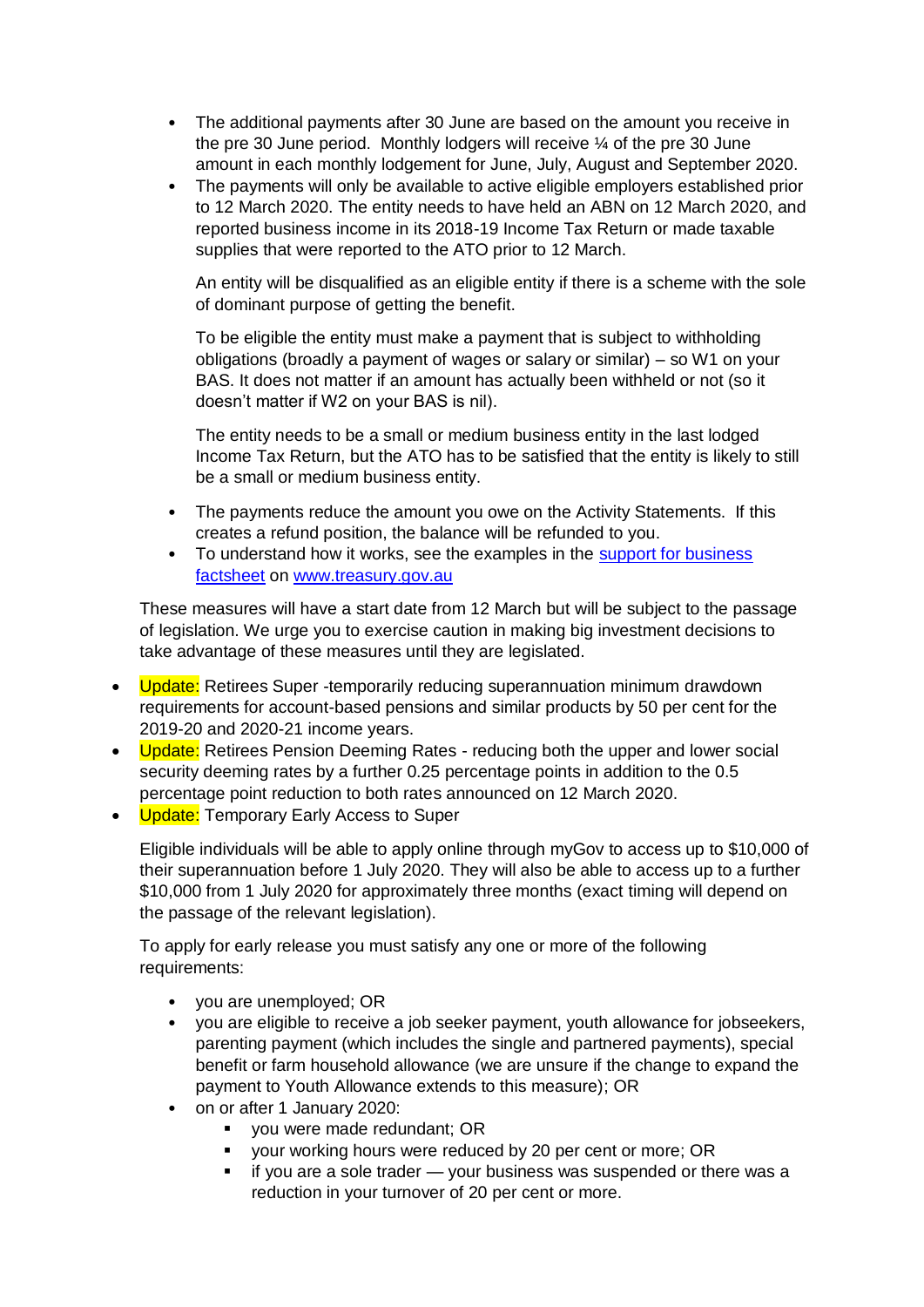People accessing their superannuation will not need to pay tax on amounts released and the money they withdraw will not affect Centrelink or Veterans' Affairs payments.

If you are eligible for this new ground of early release, you can apply directly to the ATO through the myGov website[: www.my.gov.au.](http://www.my.gov.au/) You will need to certify that you meet the above eligibility criteria.

• Update: various temporary relief from specific insolvency laws are proposed. See the fact sheet links later on for more details.

#### Flow of Credit

• Update: CORONAVIRUS SME GUARANTEE SCHEME

The Coronavirus small and medium sized businesses (SME) Guarantee Scheme will provide a guarantee of 50 per cent to SME lenders for new unsecured loans to be used for working capital. This will enhance these lenders' willingness and ability to provide credit, which will result in SMEs being able to access additional funding to help support them through the upcoming months.

SMEs with a turnover of up to \$50 million will be eligible to receive these loans.

The Government will provide eligible lenders with a guarantee for loans with the following terms:

- Maximum total size of loans of \$250,000 per borrower.
- The loans will be up to three years, with an initial six month repayment holiday.
- The loans will be in the form of unsecured finance, meaning that borrowers will not have to provide an asset as security for the loan.

Loans will be subject to lenders' credit assessment processes with the expectation that lenders will look through the cycle to sensibly take into account the uncertainty of the current economic conditions.

As part of the loan products available, the Government will encourage lenders to provide facilities to SMEs that only have to be drawn if needed by the SME. This will mean that the SME will only incur interest on the amount they draw down. If they do not draw down any funds from the facility, no interest will be charged, but they will retain the flexibility to draw down in the future should they need to.

The Scheme will commence by early April 2020 and be available for new loans made by participating lenders until 30 September 2020.

Your bank will be able to provide more information. [This page from the NAB](https://www.nab.com.au/personal/customer-support/covid19-help/business-support) is an example.

#### • Update: QUICK AND EFFICIENT ACCESS TO CREDIT FOR SMALL BUSINESSES

The Government is providing an exemption from responsible lending obligations for lenders providing credit to existing small business customers. This exemption is for six months, and applies to any credit for business purposes, including new credit, credit limit increases and credit variations and restructures. This should help small businesses get access to credit quickly and efficiently.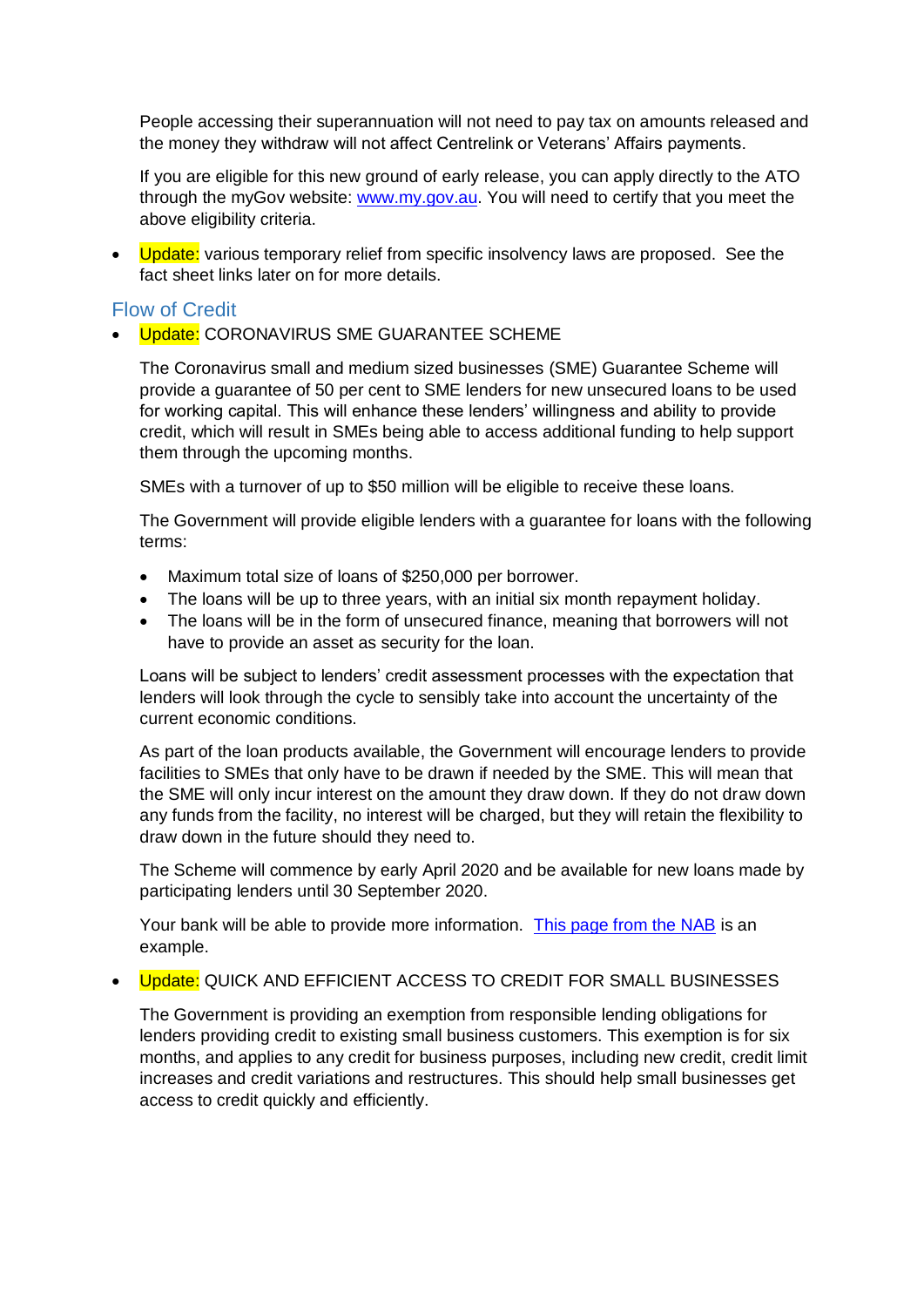The Queensland State government is also offering a new loan facility of up to \$250,000, interest free for the first 12 months, to support businesses to retain their staff. This will be administered via QRIDA.

More info can be found at [www.qrida.qld.gov.au](http://www.qrida.qld.gov.au/) and [www.osr.qld.gov.au.](http://www.osr.qld.gov.au/)

Update: Expressions of Interest can be lodged now – se[e this link](http://www.qrida.qld.gov.au/current-programs/covid-19-business-support/queensland-covid19-jobs-support-scheme)

• Update: The Queensland State government is apparently refunding two months' worth of payroll tax for small and medium business, and waiving an additional 3 months of payroll tax. Large business will also receive the 3 month payroll tax holiday.

The previously announced payroll tax deferral is now expected to apply for six months from July to December after the payroll tax holiday.

Update: The Queensland State government will be providing other support, to be announced later this week.

Update: The NSW State government has announced a range of measures. [See this link.](https://preview.nsw.gov.au/news/health-boost-and-economic-stimulus)

#### Wage Subsidies and Cash Payments

- The federal government will also provide wage subsidies to support the retention of apprentices and trainees. Employers with less than 20 full-time employees may be entitled to apply for Government funded wage subsidies amounting to 50% of an apprentice's or trainee's wage for up to nine months from 1 January 2020 to 30 September 2020. The maximum subsidy for each apprentice/trainee is \$21,000. Importantly, where an employer is not able to retain an apprentice, the subsidy will be available to a new employer that employs that apprentice. It is proposed that employers will be able to register for the subsidy from early-April 2020.
- The federal government will also provide tax-free payments of \$750 to social security, veteran and other income support recipients and eligible concession card holders. It is estimated that around half of those who will benefit will be pensioners. These payments will commence to be automatically made from 31 March 2020. Update: A second payment of \$750 will be made on 10 July 2020.
- $\bullet$  Update: Corona Virus Supplement we have provided a lot more detail on this one, mainly derived from the treasury fact sheet.

We are aware of substantial delays at Centrelink offices, on the phone and on the mygov website due to demand. We understand that you can lodge an intention to claim similar to the one on [this link.](https://www.servicesaustralia.gov.au/individuals/services/centrelink/jobseeker-payment/how-claim) [This page](https://www.servicesaustralia.gov.au/individuals/news/more-financial-support-coronavirus-affected-job-seekers) also has some good information and notes about how and when to claim. This [ABC story](https://www.abc.net.au/news/2020-03-23/coronavirus-supplement-payment-what-is-it-and-how-to-apply/12080326) might also be helpful.

A new temporary \$550 per fortnight Coronavirus supplement will apply for 6 months for the following payment categories:

- Jobseeker Payment (and all payments progressively transitioning to JobSeeker Payment; those currently receiving Partner Allowance, Widow Allowance, Sickness Allowance and Wife Pension)
- Youth Allowance Jobseeker
- Parenting Payment (Partnered and Single)
- Farm Household Allowance
- Special Benefit recipients
- Youth Allowance, Austudy and Abstudy payments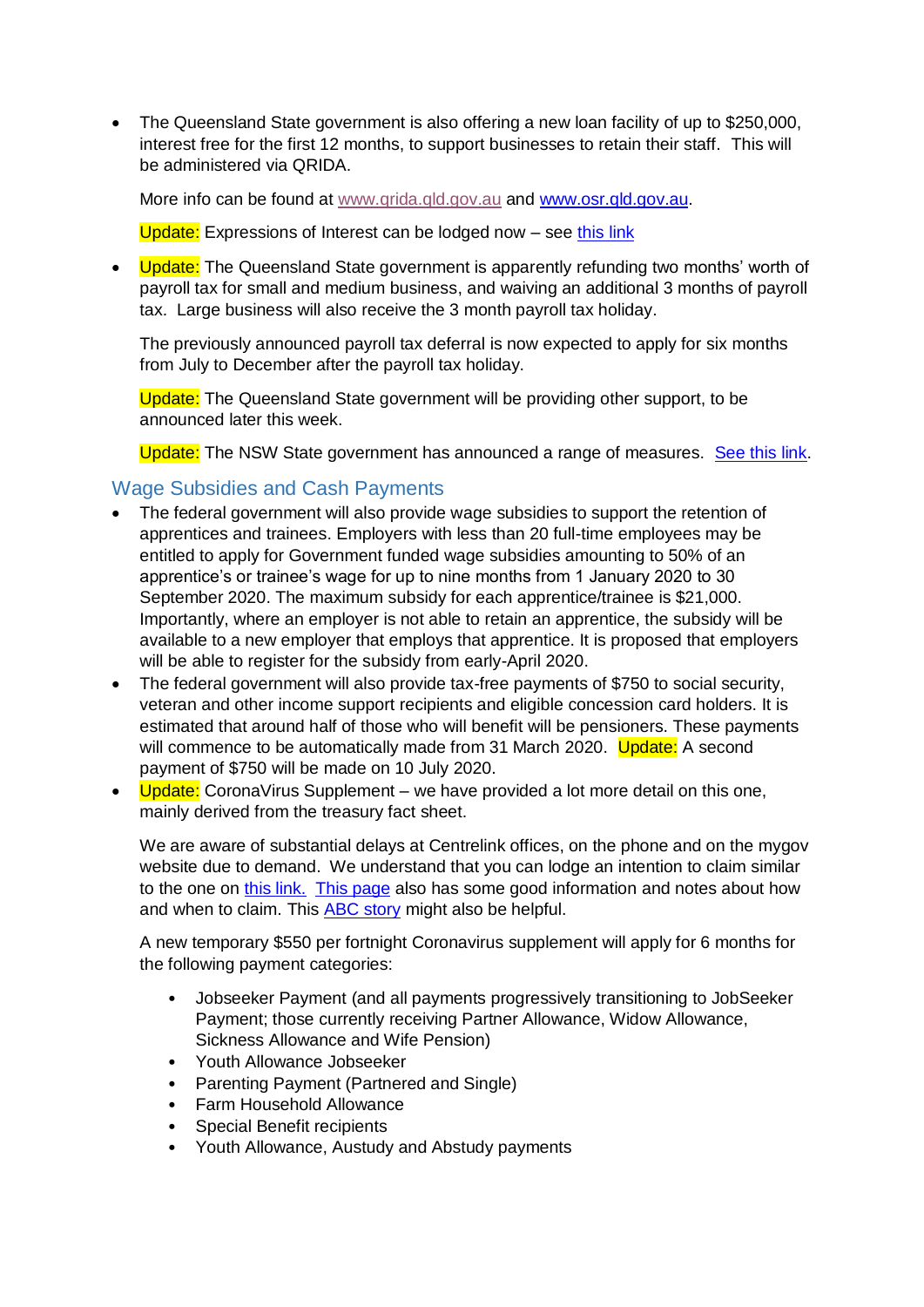For the period of the Coronavirus supplement, there will be expanded access to the income support payments listed above.

- Expanded access: Jobseeker Payment and Youth Allowance Jobseeker criteria will provide payment access for permanent employees who are stood down or lose their employment; sole traders; the self-employed; casual workers; and contract workers who meet the income tests as a result of the economic downturn due to the Coronavirus. This could also include a person required to care for someone who is affected by the Coronavirus.
- Reduced means testing: Asset testing for JobSeeker Payment, Youth Allowance Jobseeker and Parenting Payment will be waived for the period of the Coronavirus supplement. Income testing will still apply to the person's other payments, consistent with current arrangements.
- Reduced waiting times: The one week Ordinary Waiting Period has already been waived. Some other waiting periods are reduced. Income Maintenance Periods and Compensation Preclusion Periods will continue to apply, as payments under these arrangements are treated as income.

People will not be permitted, and will need to declare that they are not, accessing employer entitlements (such as annual leave and/or sick leave) or Income Protection Insurance, at the same time as receiving Jobseeker Payment and Youth Allowance Jobseeker under these arrangements.

#### Faster claim process/Accelerated claim process:

To ensure timely access to payments, new applicants are encouraged to claim through on-line and mobile channels. If applicants do not have internet access, they can claim over the phone.

- From April 2020, Services Australia will allow new applicants to call to verify their identity to reduce the need to visit a Services Australia office.
- To claim online, people who do not already deal with Services Australia will need to set up their myGov account, call to verify their identity, and get a link to their Centrelink online account.
- Applicants for Jobseeker Payment and Youth Allowance Jobseeker will:
	- Make an initial declaration about their identity, residency status, income and that they have been made redundant, or had their hours reduced (including to zero) as a result of the economic downturn due to Coronavirus.
	- In the case of sole traders and the self-employed, applicants will make a declaration that their business has been suspended or had turnover reduced significantly.
- Applicants may also declare the amount of rent they pay in this declaration to qualify for Rent Assistance.
- Services Australia has effective measures in place to detect those seeking to defraud the social security system. Anyone fraudulently claiming a payment will need to pay the money back and may face imprisonment.

#### Streamlined application process:

A number of simplified arrangements will be put in place to make it easier to claim, including **removing** the requirements for: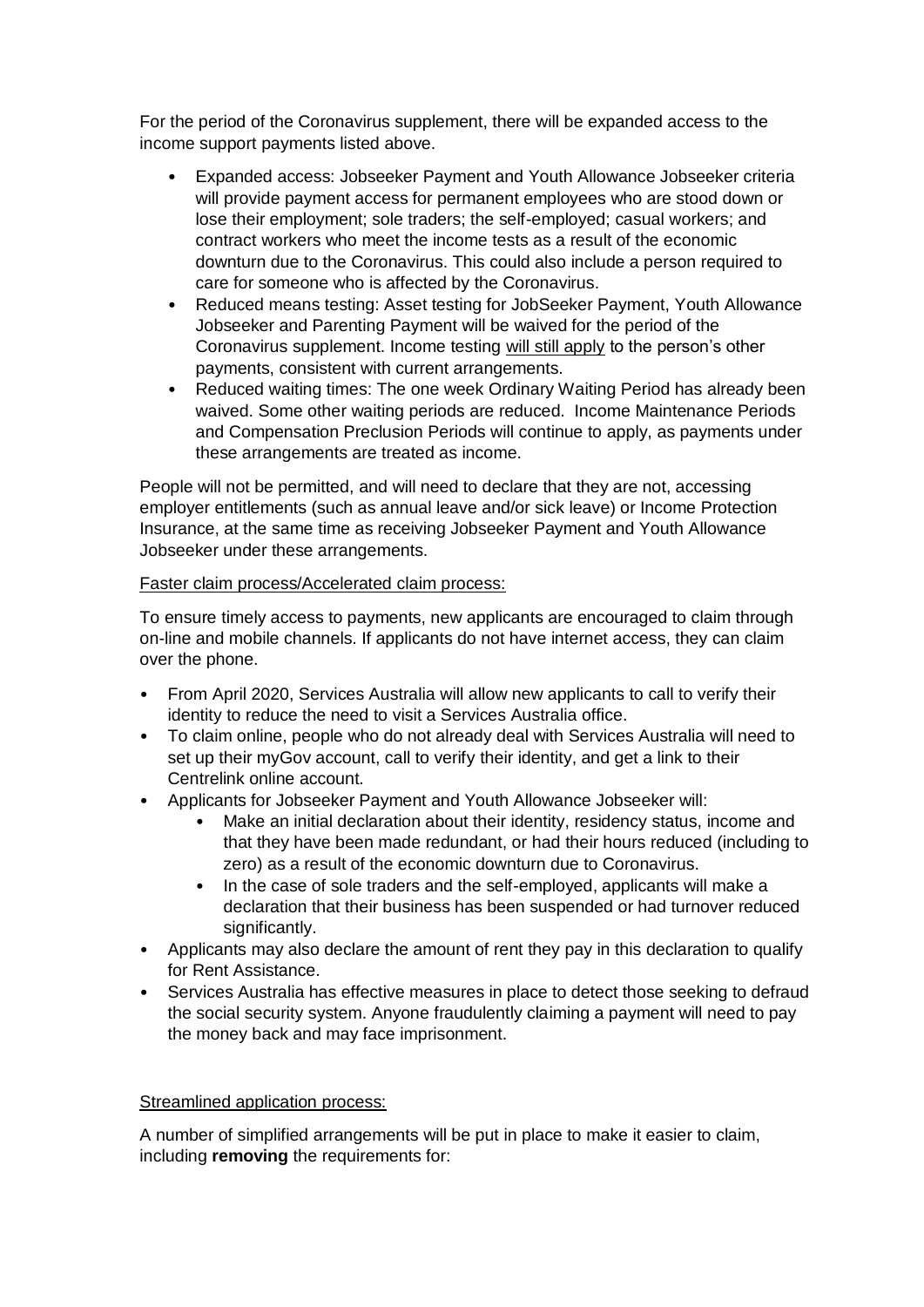- Employment Separation Certificates, proof of rental arrangements and verification of relationship status;
- Job Seeker Classification Instrument assessment for those people who have recently left jobs, recognising they are job ready; and
- Job seekers to make an appointment with an employment service provider before they can be paid

#### Flexible jobseeking arrangements

Those receiving Jobseeker Payment have an obligation to actively look for work or build their skills, but the Government is making sure this can be done flexibly and safely.

- Jobseekers who have caring responsibilities, or who need to self-isolate, are able to seek an exemption from their mutual obligation requirements without the need for medical evidence.
- Activities can be rescheduled if the job seeker is unable to attend as a result of the Coronavirus. Job Plans will be adjusted to a default requirement of four job searches a month (or one a week) to reflect softening labour market conditions.

Mutual obligations can be tailored for each individual to suit not only their needs but also the needs of the community. In some circumstances, job seekers can undertake training or volunteer within their community to meet their mutual obligation requirements.

Sole traders that become eligible for the Jobseeker Payment will automatically meet their mutual obligation requirements during this period by continuing to develop and sustain their business.

# Tax Office Administrative Relief

The ATO will provide administrative relief for some tax obligations for people affected by the Coronavirus outbreak, on a case-by-case basis. Businesses impacted by the coronavirus are encouraged to contact the ATO Emergency Support Info Line on 1800 806 218 to discuss relief options including:

- deferring by up to four months the payment date of amounts due through the business activity statement (BAS, including PAYG instalments), income tax assessments, FBT assessments and excise
- allowing businesses on a quarterly reporting cycle to opt into monthly GST reporting in order to get quicker access to GST refunds they may be entitled to
- allowing businesses to vary Pay As You Go (PAYG) instalment amounts to zero for the April 2020 quarter; businesses that vary their PAYG instalment to zero can also claim a refund for any instalments made for the September 2019 and December 2019 quarters
- remitting any interest and penalties, incurred on or after 23 January 2020, that have been applied to tax liabilities, and
- working with affected businesses to help them pay their existing and ongoing tax liabilities by allowing them to enter into low-interest payment plans.

You can find more information at thi[s ATO website.](https://www.ato.gov.au/Individuals/Dealing-with-disasters/In-detail/Specific-disasters/COVID-19/)

[\(www.ato.gov.au/Individuals/Dealing-with-disasters/In-detail/Specific-disasters/COVID-19/\)](http://www.ato.gov.au/Individuals/Dealing-with-disasters/In-detail/Specific-disasters/COVID-19/)